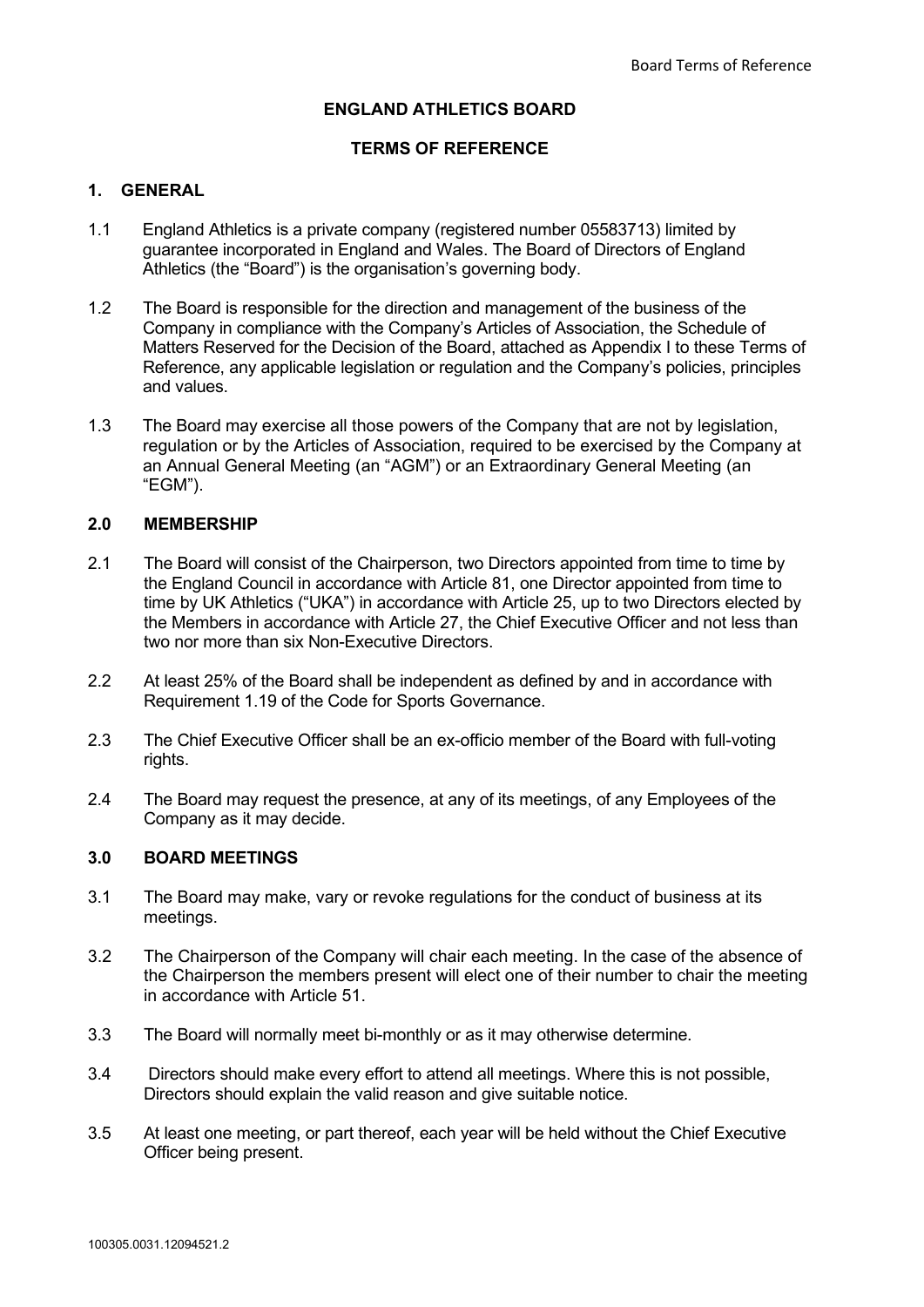- 3.6 The date and time of any meeting will not be changed without all Directors being given at least one week's notice of the revised date.
- 3.7 A quorum will consist of five Directors. In accordance with Article 53, Directors may be present in person or through any other means of communication in order to count towards a quorum. Directors must be able, fully, to hear and participate in the Board's proceedings.
- 3.8 The content of the Agenda for each meeting shall be drafted by the Board & NED Secretary, in a form agreed from time to time with the Chairperson.
- 3.9 The Agenda and papers for each meeting of the Board will be submitted under the authority of the Chairperson and will be circulated to all Directors at least one week prior to the meeting. Papers not complying with these requirements will not be tabled at the meeting, except in exceptional circumstances and only then after the prior approval of the Chairperson.
- 3.10 Subject to Article 42 and s175 Companies Act 2006, the Chairperson may vote on any issue as a Director. If, having done so, the voting is level; he/she may, if he/she so decides, exercise an additional casting vote to decide the issue in accordance with Article 52.
- 3.11 The Board & NED Secretary or his/her nominee as appointed by the Chief Executive Officer will act as Secretary to the Board. The Board & NED Secretary is responsible for producing Minutes of the Board meetings. The Minutes will be passed to the Chairperson of the Board and circulated to all Directors and appropriate attendees within two weeks unless otherwise agreed.

#### **4.0 DECISIONS TAKEN OUTSIDE BOARD MEETINGS**

- 4.1 For urgent matters that should not be deferred until the next scheduled meeting, the Chairperson or the Senior Independent Director, as appropriate, shall either decide:
	- 4.1.1 To call an extraordinary meeting of the Board to discuss the urgent matter only; or
	- 4.1.2 To seek the approval of the other members of the Board via written resolution in accordance with Article 54 and/or a virtual process (e.g. email).
- 4.2 In the case of the calling of an extraordinary meeting, the Chairperson or the Senior Independent Director (as the case may be) shall use their reasonable endeavours to ensure each Director:
	- 4.2.1 Is able to attend the extraordinary meeting of the Board; or
	- 4.2.2 Has provided their view on the urgent matter in advance of the meeting.

### **5.0 BOARD POWERS RESPONSIBILITIES AND DUTIES**

Without prejudice to its power to exercise all those powers of the Company that are not, by legislation, regulation or by the Articles of Association, required to be exercised by the Company at its AGM, the Board has the responsibility for the discharge of all the matters reserved to it in the Schedule of Matters Reserved for the Decision of the Board, attached as Appendix I to these Terms of Reference, as amended by the Board from time to time.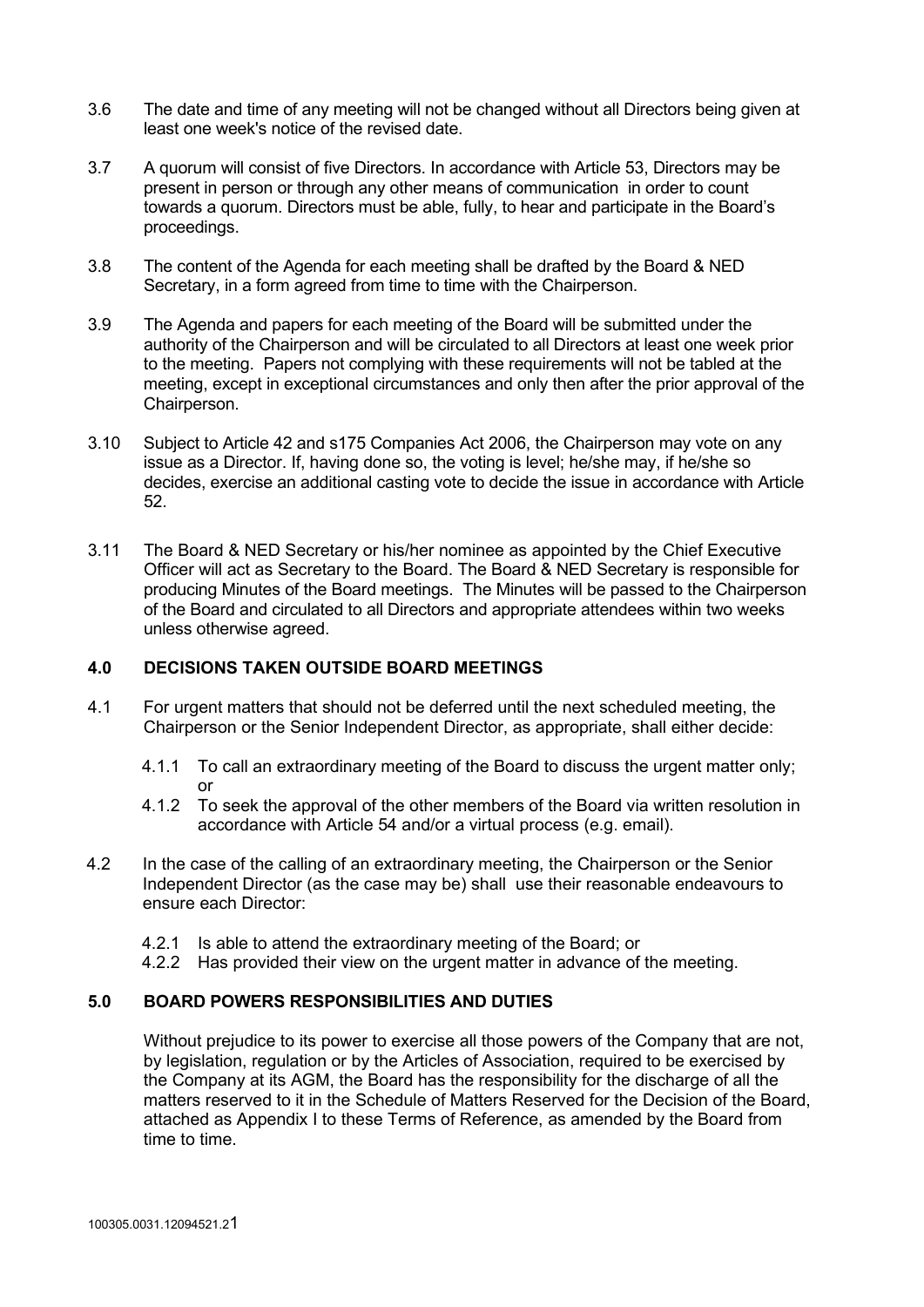## **6.0 AUTHORITY**

- 6.1 The Board is authorised to seek any information it requires from any Employee of the Company in order to perform its duties.
- 6.2 Following the prior approval of the Head of Finance, which will not reasonably be withheld, a Non-Executive Director is authorised to obtain, at the Company's reasonable expense, external legal or other professional advice on any matters within these Terms of Reference.

### **7.0 DELEGATION**

The conduct of the day-to-day business of the Company will be delegated to the Chief Executive Officer, subject at all times to the Articles of Association, applicable legislation and regulation, Matters Reserved for Decision by the Board, delegation by the Board to its Committees, and the Company's Policies and Procedures.

### **8.0 COMMITTEES AND TASK AND FINISH GROUPS**

- 8.1 The Board may establish Committees of Directors to which it can delegate any part of its responsibilities in accordance with Article 41. Such Committees shall have clear Terms of Reference which will be agreed by the Board. Any revisions to such Terms of Reference must also be approved by the Board.
- 8.2 The Board may also establish Task and Finish Groups to support the Chief Executive Officer and the Senior Leadership Team on matters relating to the operational execution of England Athletics' Strategic Plans. These groups will be advisory in nature only and such groups will normally include both staff and Directors. The Board will draw formal Terms of Reference for each Task and Finish Group.
- 8.3 The Chairperson has the right to attend every Committee meeting or meetings of any Task and Finish Group, except meetings of the Audit & Assurance Committee, which he/she shall attend on an ex-officio basis.

### **9.0 CHANGES IN CIRCUMSTANCES AND OTHER INTERESTS**

- 9.1 Directors will adhere to the Board's Code of Conduct, the Company's Anti-Bribery Policy, the Directors' Conflicts of Interests Policy, the Company's Memorandum and Articles of Association and relevant legislation or regulation.
- 9.2 All declarations of conflicts of interest shall be recorded in the Minutes of the meeting and in the Register of Interests of Directors.
- 9.3 All Directors are required to notify the Board & NED Secretary of all other bodies in which they have a significant interest or of which they are an Employee, Director, Partner, Trustee or for which they perform a similar role.
- 9.4 All Directors are required to notify the Board & NED Secretary of any changes in circumstances which may affect their ability to perform their role as a Director of the Company.

#### **10. MONITORING**

The Board will:

a) Review these Terms of Reference and make any necessary amendments, at least once every four years.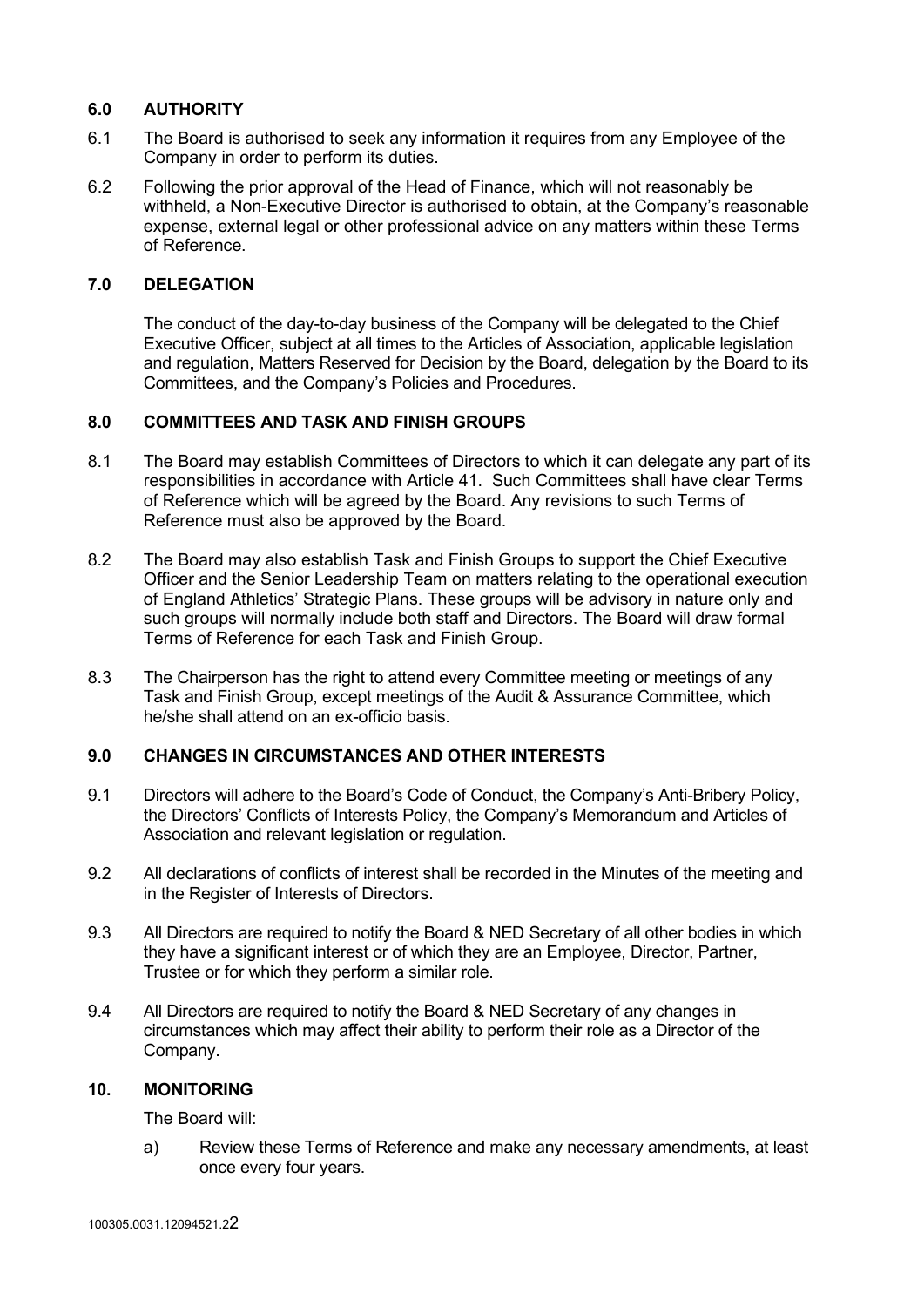c) Be provided with appropriate and timely training, both in the form of an induction programme for new members and on an on-going basis for all members.

# **Appendix 1**

## **SCHEDULE OF RESERVED MATTERS FOR THE BOARD OF DIRECTORS**

The following is a schedule of matters reserved for Board decision and is without prejudice to the powers of the Board set out in the Company's Articles of Association. Matters which the Board considers suitable for delegation are contained in:

- The Terms of Reference for Board Committees and the Terms of Reference of Task and Finish Groups; and
- The Schedule of Delegated Authority which details the authorisation levels of Directors, management and staff.

Where relevant the Board shall seek the recommendation of the appropriate Board Committee prior to making a decision.

### **1. Strategic and management**

- 1.1 Responsibility for the overall strategy of the Company;
- 1.2 Approval of the Company's four-year rolling Business Plan and associated Financial Plan;
- 1.3 Agreement of and changes to the Company's Vision, Mission Statement and Objectives;
- 1.4 Approval of the annual budgets of the company;
- 1.5 Oversight of the operations of the Company ensuring:
	- Competent and prudent management;
	- Sound planning:
	- An adequate system of internal control;
	- Adequate accounting and other records; and
	- Compliance with statutory and regulatory obligations
- 1.6 Review of the Company's performance considering the Company's Strategy, Objectives, Business Plans and budgets and ensuring that any necessary corrective action is taken;
- 1.7 Agreement of Key Performance Indicators used to monitor performance and ensure they remain appropriate;
- 1.8 Approval of any move into material new business and any decision to cease to operate all or any material part of the activities of the Company.

## **2. Financial reporting and controls**

- 2.1 Ensure the Company has sufficient resources to meet its costs and other liabilities as they fall due;
- 2.2 Oversight of the Company's reserves; and
- 2.3 Approval of the annual Director's Report, Strategic Report and Financial Statements for presentation to the members at the Annual General meeting (an "AGM").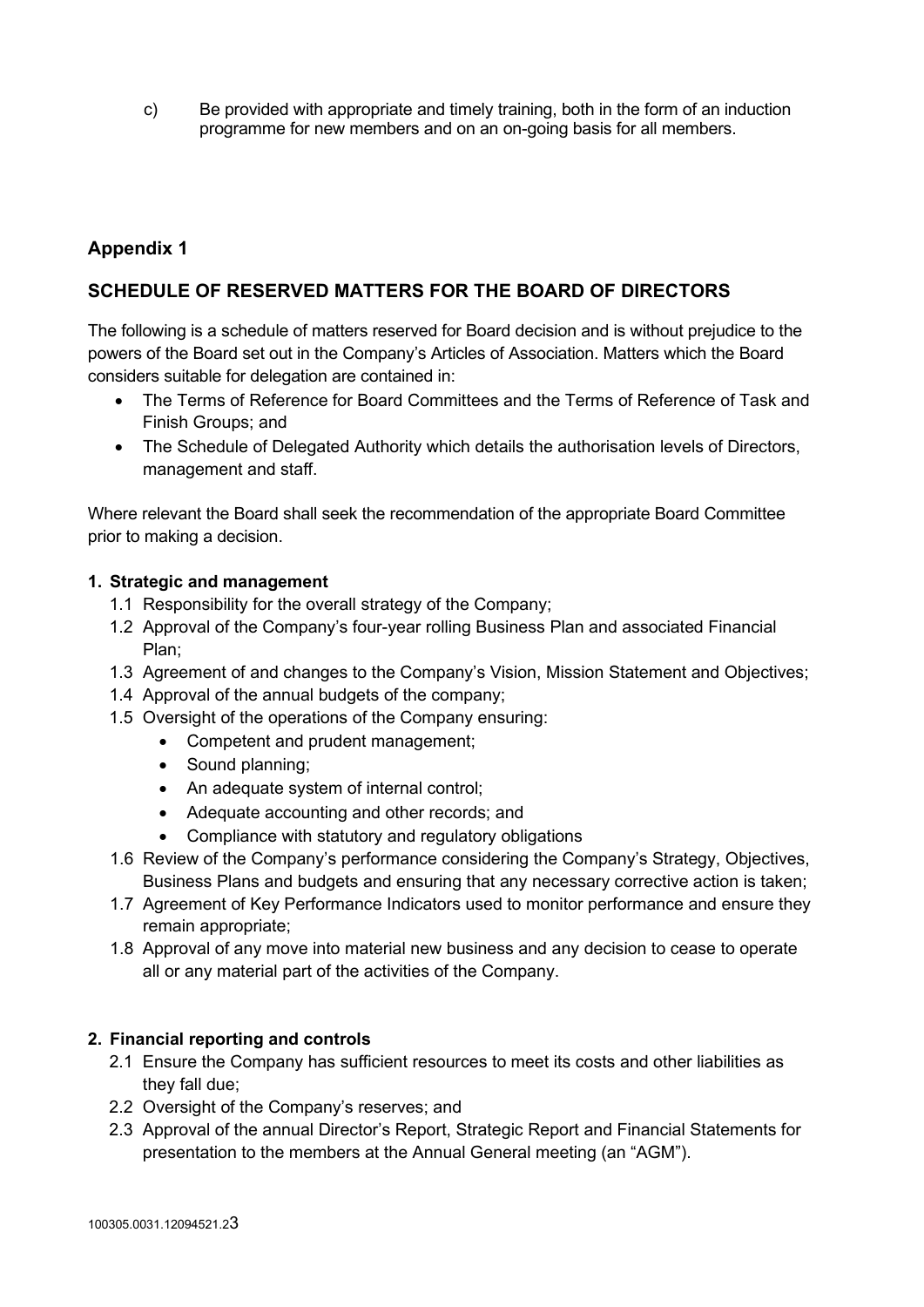## **3. Internal control and risk management**

Ensuring maintenance of a sound system of proportionate internal controls and risk management processes including:

- 3.1 Setting the risk culture of the Company;
- 3.2 Agreement of the risk appetite of the Company;
- 3.3 The approval of the risk framework, risk register and strategic risk management policy;
- 3.4 Determination of the nature and extent of risk the Company is prepared to take in achieving its strategic objectives;
- 3.5 Receiving reports on, and reviewing the effectiveness of, the Company and its risk and control processes;
- 3.6 Receiving six-monthly reports on risk management; and
- 3.7 Approving an appropriate statement on risk for inclusion in the annual Strategic Report.

## **4. Board membership and other appointments**

- 4.1 Determining the size structure and composition of Board in accordance with the Articles of Association;
- 4.2 Ensuring adequate succession planning for the Board and Senior Management;
- 4.3 The appointment or re-appointment of the Chairperson, the Senior Independent Director, Committee Chairperson and Committee members;
- 4.4 The appointment, the removal and the review of the performance of the Chief Executive Officer;
- 4.5 The appointment, the removal and the review of the performance, where appropriate, of the Company Secretary;
- 4.6 The appointment, re-appointment or removal of the external Auditors for approval by the AGM;
- 4.7 The development and implementation of a formal induction programme for Directors; and
- 4.8 Determination of and membership of Board Committees and Task and Finish Groups

## **5. Remuneration and employment matters**

- 5.1 Receipt of information on the policy for authorising claims for expenses from the Directors;
- 5.2 Determination of the Remuneration Policy for all Non-Executive Directors and the **Chairperson**
- 5.3 Determination of the Remuneration Policy for the Chief Executive Officer and Senior Managers whose base salary exceeds £70,000;
- 5.4 The policy for authorising claims for expenses from the Directors.

## **6. Delegation of authority**

- 6.1 The apportionment of responsibilities between the Chairperson and the Chief Executive Officer;
- 6.2 Receiving Minutes and reports from Committees and Task and Finish Groups on their activities; and
- 6.3 The annual review of the Schedule of Delegated Authority.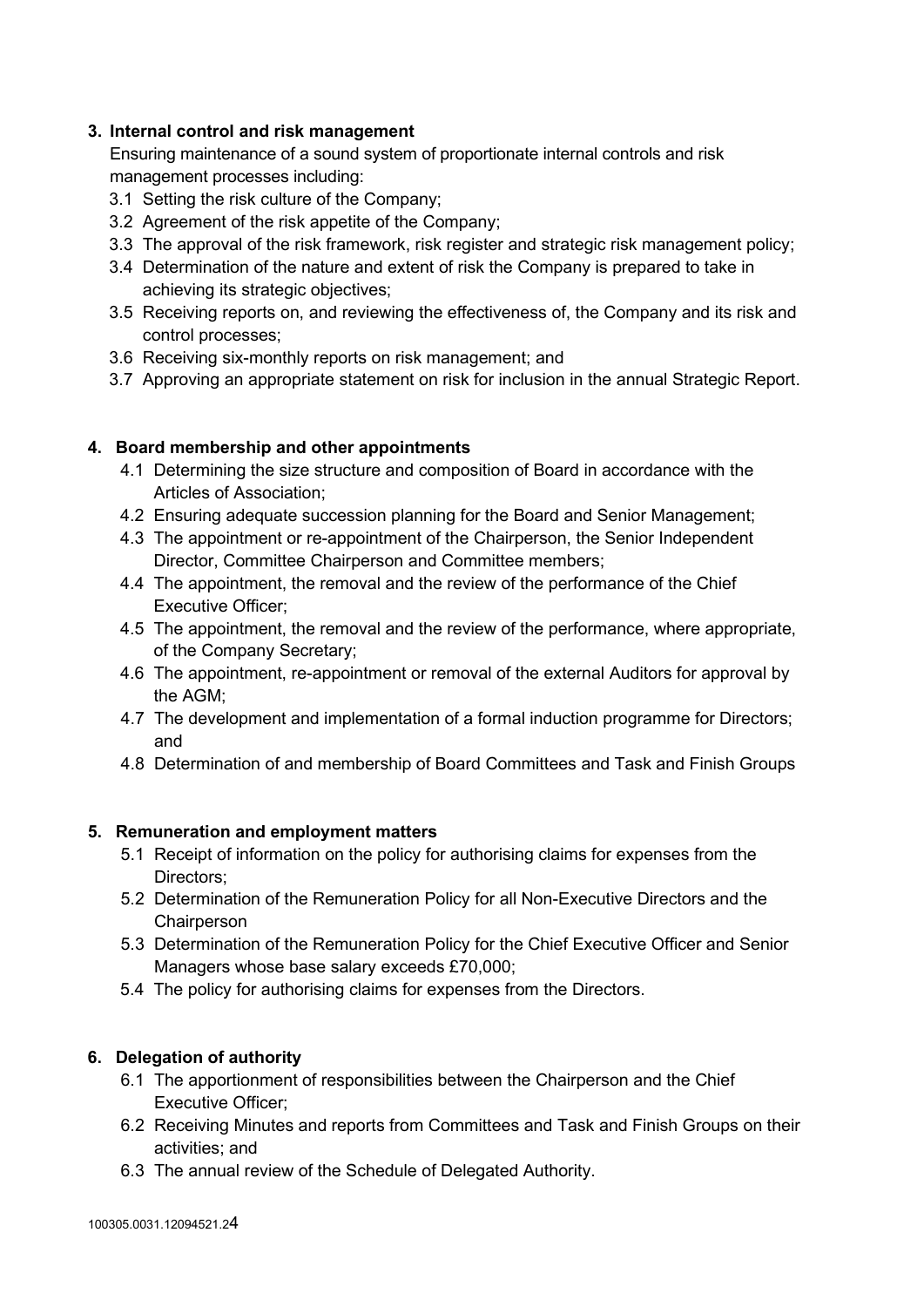## **7. Corporate governance**

- 7.1 Ensuring the Company complies with all relevant legislation and regulation;
- 7.2 Undertaking an annual formal and rigorous review of its own performance, the performance of the England Council, the performance of Committees and Task and Finish Groups and the performance of individual Directors and individual England Council members.
- 7.3 Determination of the independence of Non-Executive Directors on an annual basis and recommendation for their continuance in office when they are due to be re-elected by Members at the AGM;
- 7.4 The annual review of Board Directors and England Council members related party interests and the Company's Conflicts of Interest Policy to ensure any potential or actual conflicts of interest are managed appropriately;
- 7.5 Authorising conflicts of interest where they are permitted by the Company's Articles of Association or the Code for Sports Governance; and
- 7.6 Approval of the Codes of Conduct for Directors and England Council .

## **8. Member relations**

- 8.1 Approving all matters to be put to the Members at the AGM;
- 8.2 Recommending changes to the Articles of Association to Members at the AGM; and
- 8.3 The determination of the content, format and review of annual consultations with Members and Affiliates.

## **9. Policies and procedures (beyond financial policies and procedures)**

Approval of policies including:

- Safeguarding including vulnerable adults and child protection;
- Anti-doping;
- Equality, diversity and inclusion;
- Grievance, discipline and appeals within the sport;
- Code of conduct (including reference to Bribery Act requirements)
- Health and safety:
- Member complaints resolution process;
- Fraud prevention and detection;
	- o Anti-bribery
	- o Gambling
- Treasury management and investment
- Board and Councillor expenses
- Whistle blowing (external and internal);
- Conflicts of interest; and
- Data protection;
	- o Approval delegated to Audit & Assurance Committee
		- **GDPR** data protection
		- **Information security**
		- **Privacy Policy and statement**
- ICT-strategy, administration, training, support and security
	- o Approval delegated to Audit & Assurance Committee:
		- **ICT** policy